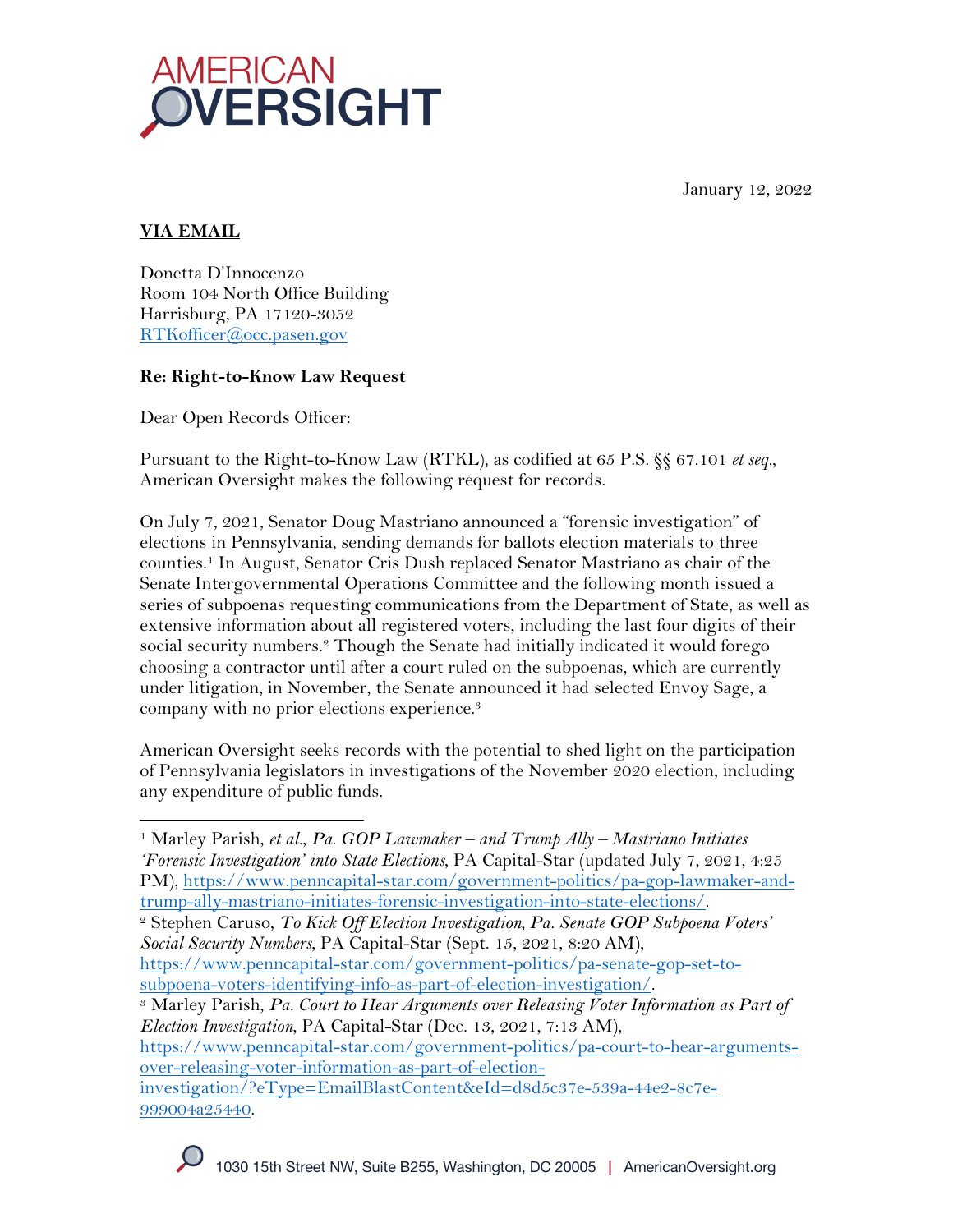## **Requested Records**

American Oversight requests that your office produce the following records within five business days:

Please provide all responsive records described below from October 25, 2021, through the date the search is conducted:

- 1. A complete copy (including any attachments) of any contract or subcontract, amendment, memorandum of understanding, or other written agreement between (a) the Pennsylvania State Senate (or members thereof) and/or the Senate Intergovernmental Operations Committee, and (b) parties investigating elections in Pennsylvania. At a minimum, this request should be interpreted to include agreements with Envoy Sage, as well as any other individuals or entities contracted in association with any investigations of the 2020 election.
- 2. A complete copy (including any attachments) of any resume, bid, project proposal, cost or time estimate, scope of work, application form, or other document submitted to the Pennsylvania State Senate (or members or agents thereof) by entities investigating elections in Pennsylvania.
- 3. A complete copy of any invoice from or payment to entities investigating elections in Pennsylvania, or any of the other individuals or entities enumerated in item 1 above.

### **Fee Waiver Request**

In accordance with 65 P.S.  $$ 67.1307(f)(2)$ , American Oversight requests a waiver of fees associated with processing this request for records, because disclosure of the requested information is "in the public interest."

The public has a significant interest in attempts by Pennsylvania legislators to investigate and cast doubt on the results or administration of the November 2020 election.4 Records with the potential to shed light on this issue would contribute significantly to public understanding of operations of the government, including whether or to what extent legislators spent public funds promoting partisan election investigations.

American Oversight is committed to transparency and makes the responses agencies provide to open records requests publicly available, and the public's understanding of the government's activities would be enhanced through American Oversight's analysis and publication of these records. American Oversight's mission is to promote transparency in government, to educate the public about government activities, and to ensure the accountability of government officials. American Oversight uses the information gathered, and its analysis of it, to educate the public through reports, press

<sup>4</sup> *See supra*, notes 1-3.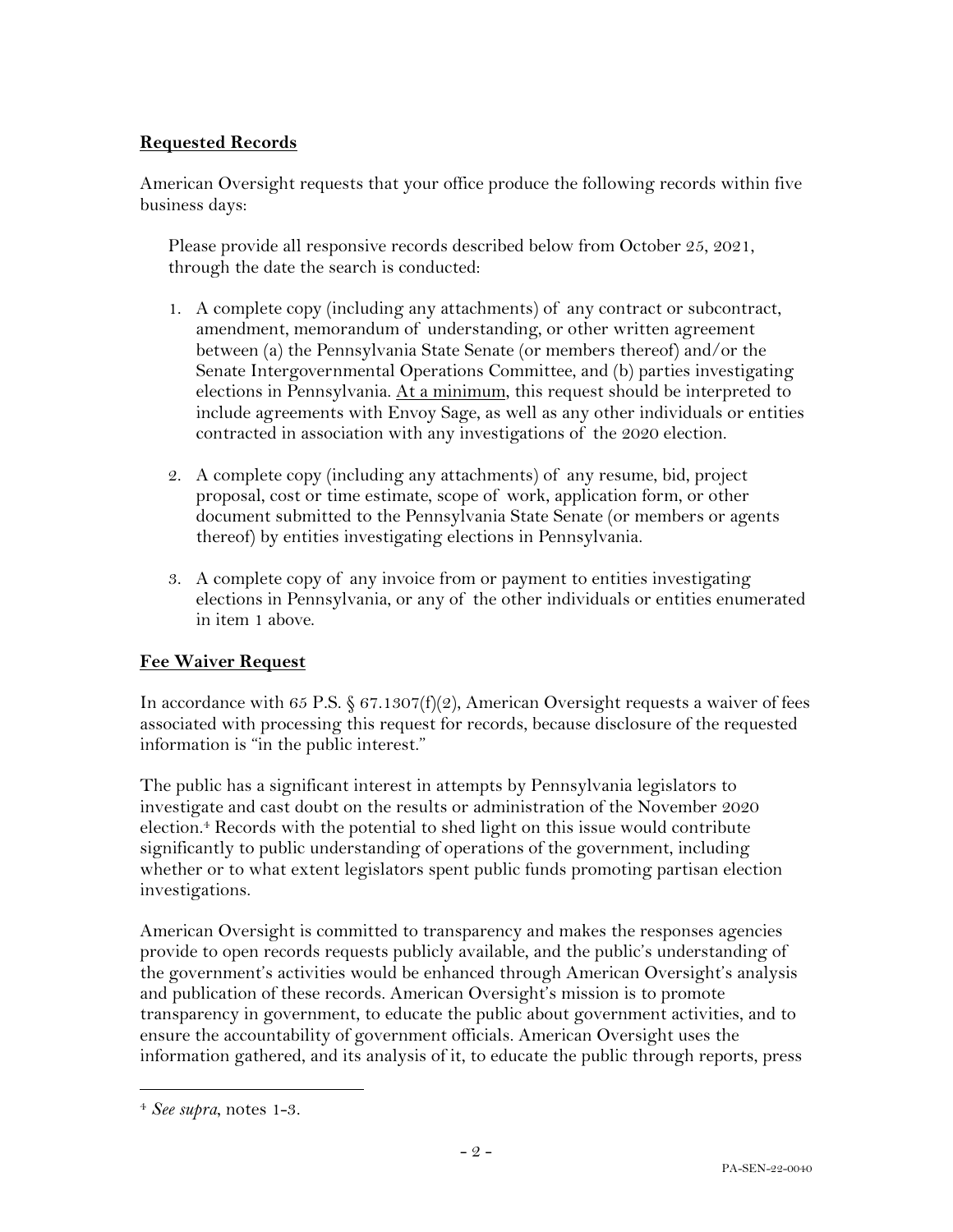releases, or other media. American Oversight also makes materials it gathers available on its public website and promotes their availability on social media platforms, such as Facebook and Twitter.5

American Oversight has also demonstrated its commitment to the public disclosure of documents and creation of editorial content through regular substantive analyses posted to its website.<sup>6</sup> Examples reflecting this commitment to the public disclosure of documents and the creation of editorial content include the posting of records and analysis related to the organization's investigations into misconduct and corruption in state governments; <sup>7</sup> posting records and analysis of federal and state governments' responses to the Coronavirus pandemic;<sup>8</sup> posting records received as part of American Oversight's "Audit the Wall" project to gather and analyze information related to the Trump administration's proposed construction of a barrier along the U.S.-Mexico border, and analyses of what those records reveal;9 and the posting of records related to an ethics waiver received by a senior Department of Justice attorney and an analysis of

 $5$  American Oversight currently has approximately 15,580 page likes on Facebook and 109,400 followers on Twitter. American Oversight, Facebook,

https://www.facebook.com/weareoversight/ (last visited Jan. 6, 2022); American Oversight (@weareoversight), Twitter, https://twitter.com/weareoversight (last visited Jan. 6, 2022).

<sup>6</sup> *See generally News*, American Oversight, https://www.americanoversight.org/blog. 7 *See generally State Investigations*, American Oversight,

https://www.americanoversight.org/states; *see, e.g.*, *State Government Contacts with Voting-Restriction Activists,* American Oversight,

https://www.americanoversight.org/investigation/state-government-contacts-withvoting-restriction-activists; *Georgia's Voting Machines and Election Security*, American Oversight, https://www.americanoversight.org/investigation/georgias-voting-

machines-and-election-security. 8 *See, e.g.*, *The Trump Administration's Response to Coronavirus*, American Oversight, https://www.americanoversight.org/investigation/the-trump-administrations-

response-to-coronavirus; *Tulsa Health Officials Initially Estimated Trump Rally Would Directly Lead to 2 to 9 Deaths*, American Oversight,

https://www.americanoversight.org/tulsa-health-officials-initially-estimated-trumprally-would-directly-lead-to-2-to-9-deaths; *Wisconsin Documents Offer Window into Early Uncertainty over COVID-19*, American Oversight,

https://www.americanoversight.org/wisconsin-documents-offer-window-into-earlyuncertainty-over-covid-19; *In the Documents: Florida Health Department Efforts to Suppress Release of Coronavirus Records*, American Oversight,

https://www.americanoversight.org/in-the-documents-florida-health-departmentefforts-to-suppress-release-of-coronavirus-records. 9 *See generally Audit the Wall*, American Oversight,

https://www.americanoversight.org/investigation/audit-the-wall; *see, e.g.*, *Border Wall Investigation Report: No Plans, No Funding, No Timeline, No Wall*, American Oversight, https://www.americanoversight.org/border-wall-investigation-report-no-plans-nofunding-no-timeline-no-wall.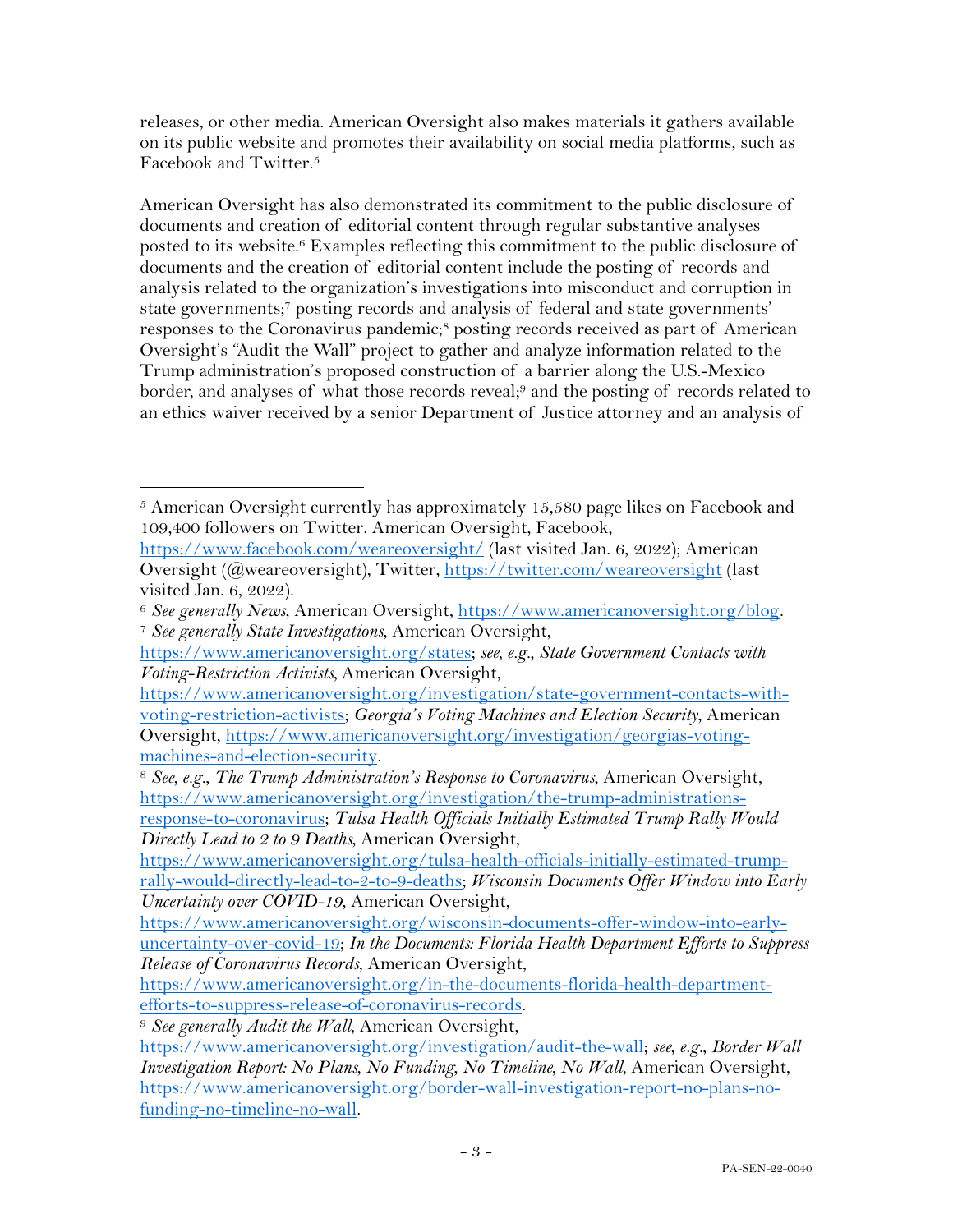what those records demonstrated regarding the Department's process for issuing such waivers.10

Finally, this request is primarily and fundamentally for non-commercial purposes. As a  $501(c)(3)$  nonprofit, American Oversight does not have a commercial purpose and the release of the information requested is not in American Oversight's financial interest.

Accordingly, American Oversight qualifies for a fee waiver.

### **Guidance Regarding the Search & Processing of Requested Records**

In connection with its request for records, American Oversight provides the following guidance regarding the scope of the records sought and the search and processing of records:

- Please search all locations and systems likely to have responsive records, regardless of format, medium, or physical characteristics.
- In conducting your search, please understand the terms "record," "document," and "information" in their broadest sense, to include any written, typed, recorded, graphic, printed, or audio material of any kind. We seek records of any kind, including electronic records, audiotapes, videotapes, and photographs, as well as letters, emails, facsimiles, telephone messages, voice mail messages and transcripts, notes, or minutes of any meetings, telephone conversations or discussions.
- Our request for records includes any attachments to those records or other materials enclosed with those records when they were previously transmitted. To the extent that an email is responsive to our request, our request includes all prior messages sent or received in that email chain, as well as any attachments to the email.
- Please search all relevant records or systems containing records regarding agency business. Do not exclude records regarding agency business contained in files, email accounts, or devices in the personal custody of your officials, such as personal email accounts or text messages. Records of official business conducted using unofficial systems or stored outside of official files are subject to the Rightto-Know Law. $11$
- **•** In the event some portions of the requested records are properly exempt from disclosure, please disclose any reasonably segregable non-exempt portions of the

<sup>10</sup> *DOJ Records Relating to Solicitor General Noel Francisco's Recusal*, American Oversight, https://www.americanoversight.org/document/doj-civil-division-response-noelfrancisco-compliance; *Francisco & the Travel Ban: What We Learned from the DOJ Documents*, American Oversight, https://www.americanoversight.org/francisco-thetravel-ban-what-we-learned-from-the-doj-documents.

<sup>11</sup> *See, e.g.*, *Barkeyville Borough v. Stearns*, 35 A.3d 91, 95–97 (Pa. Commw. Ct. 2012).